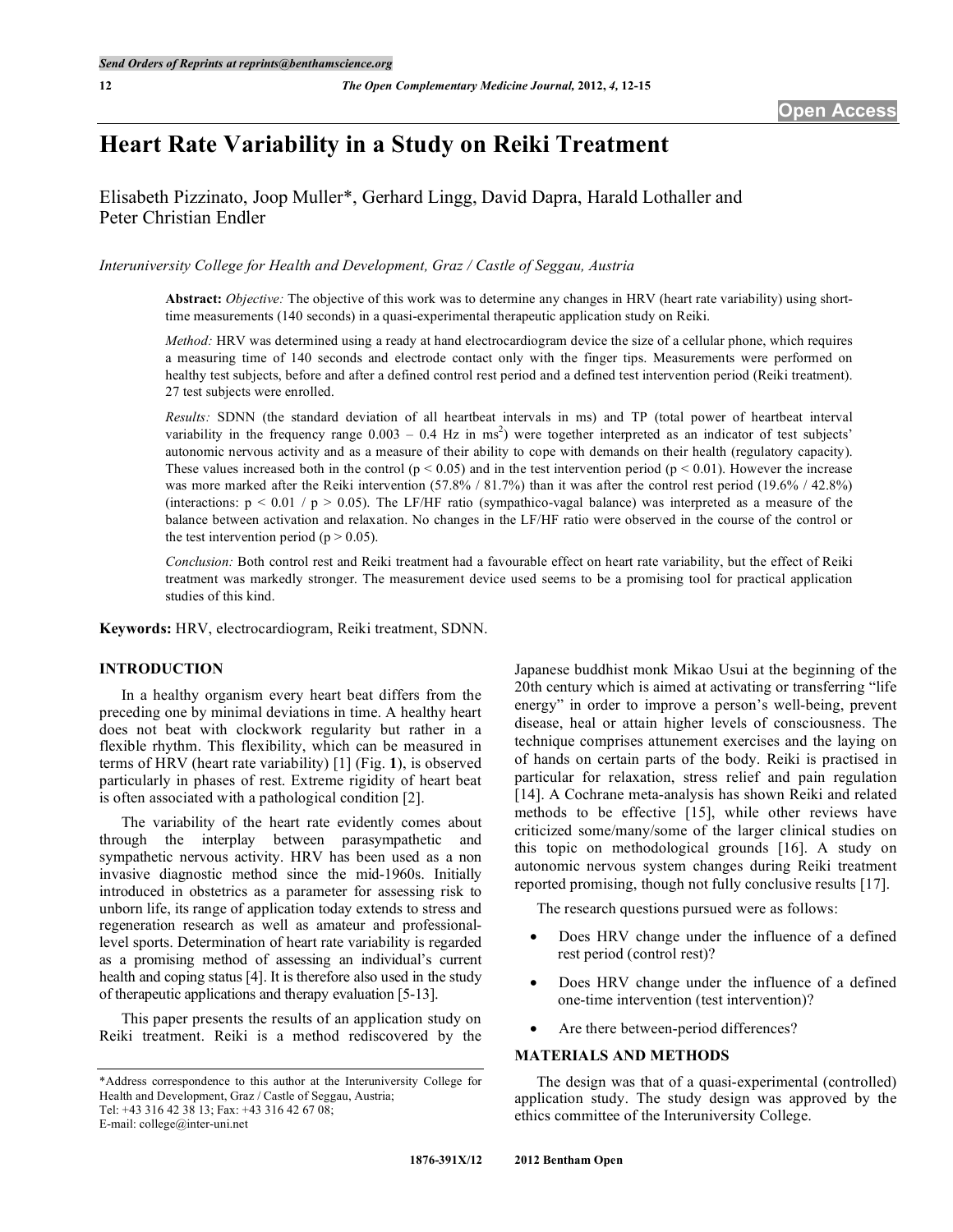

**Fig. (1).** Example of a sequence of heart beats, with slightly different intervals between R-waves (quoted from [3]). For further explanation see text.



**Fig. (2).** Sequence of measurements and control or intervention periods. See text for further explanation.

The following parameters were used to describe the status of test subjects' autonomic nervous activity:

- SDNN, the standard deviation (i.e. the square root of the variance) of all RR-intervals (see Fig. **1**) in ms, used as an overall measure of heart rate variability across all frequency ranges.
- TP, total power of RR-interval variability in the frequency range  $0.003 - 0.4$  Hz in ms<sup>2</sup>, used as a supplementary measure (which necessarily correlates strongly with SDNN).

Parameters used to measure parasympathic activation:

- HF (high frequency power,  $0.151 0.4$  Hz, in ms<sup>2</sup>)
- HF% (proportion of HF in relation to TP)

Parameters reflecting sympathetic activation (amongst other processes)

- LF (low frequency power,  $0.04 0.15$  Hz, in ms<sup>2</sup>)
- LF% (proportion of LF in relation to TP)

Parameter of sympathico-vagal balance:

•  $LFms^2/HFms^2$  ratio

Furthermore, heart rate (HR, in bpm) was measured. No attempt was made to calculate very low frequency power VLF  $(0.003 - 0.039$  Hz) from the data of this short term electrocardiogram.

SDNN and TP (overall autonomic nervous status) were interpreted as a measure of test subjects' ability to cope with demands on their health (regulatory capacity) [4]. In preparatory studies performed by the team, mean SDNN ranged about 30 to 50ms in various groups of healthy volunteers and TP about 1100 to 1500ms<sup>2</sup>. A rest period of several minutes led to no changes or to an increase in SDNN (range about 0 to 10ms difference) and TP (range 0 to

 $400 \text{ms}^2$ ). In volunteers with an initial SDNN > 75ms, the rest period led to a decrease in SDNN and TP (in preparation for publication).

The LF/HF ratio (sympathico-vagal balance) was interpreted as a measure of the balance between activation and relaxation [4]. In preparatory studies performed by the team, mean LF/HF ratio ranged about 1.0 to 2.0 in various groups of healthy volunteers. A rest period led to no changes or to a decrease in the LF/HF ratio (range about 0 to 0.5) (in preparation for publication).

*Measurements:* HRV parameters were determined using a ready at hand electrocardiogram device (UBW device, IMI company, Liechtenstein) roughly the size of a cell phone. Measurements were performed with test subjects seated while resting the tips of both index and both middle fingers on the device electrode over a 140 second interval. If the device indicated insufficient electrode contact, the test subject's finger tips were wetted prior to measurement. The data delivered by the device used were cross-checked against and found to be compatible with the output of a standard various other HRV device.

*Intervention and Test Subjects:* The study was aimed at determining the influence of a "Reiki" treatment [14-17] performed by an experienced Reiki practitioner. 27 test subjects with about as many females (13) as males (14) were enrolled. Participants consented to take part in "a scientific study on possible effects of Reiki direct treatment on heart rate variability".

*Procedure:* A preliminary measurement (not in the protocol) was carried out to familiarise the test subject with the experimental setup. Then, two measurements ("\_1" and " 2") were performed on each test subject at each of two sessions ("t1" and "t2"), namely before and after the control rest period (t1) and before and after the test intervention period (t2) (Fig. **2**). Sessions t1 and t2 took place on two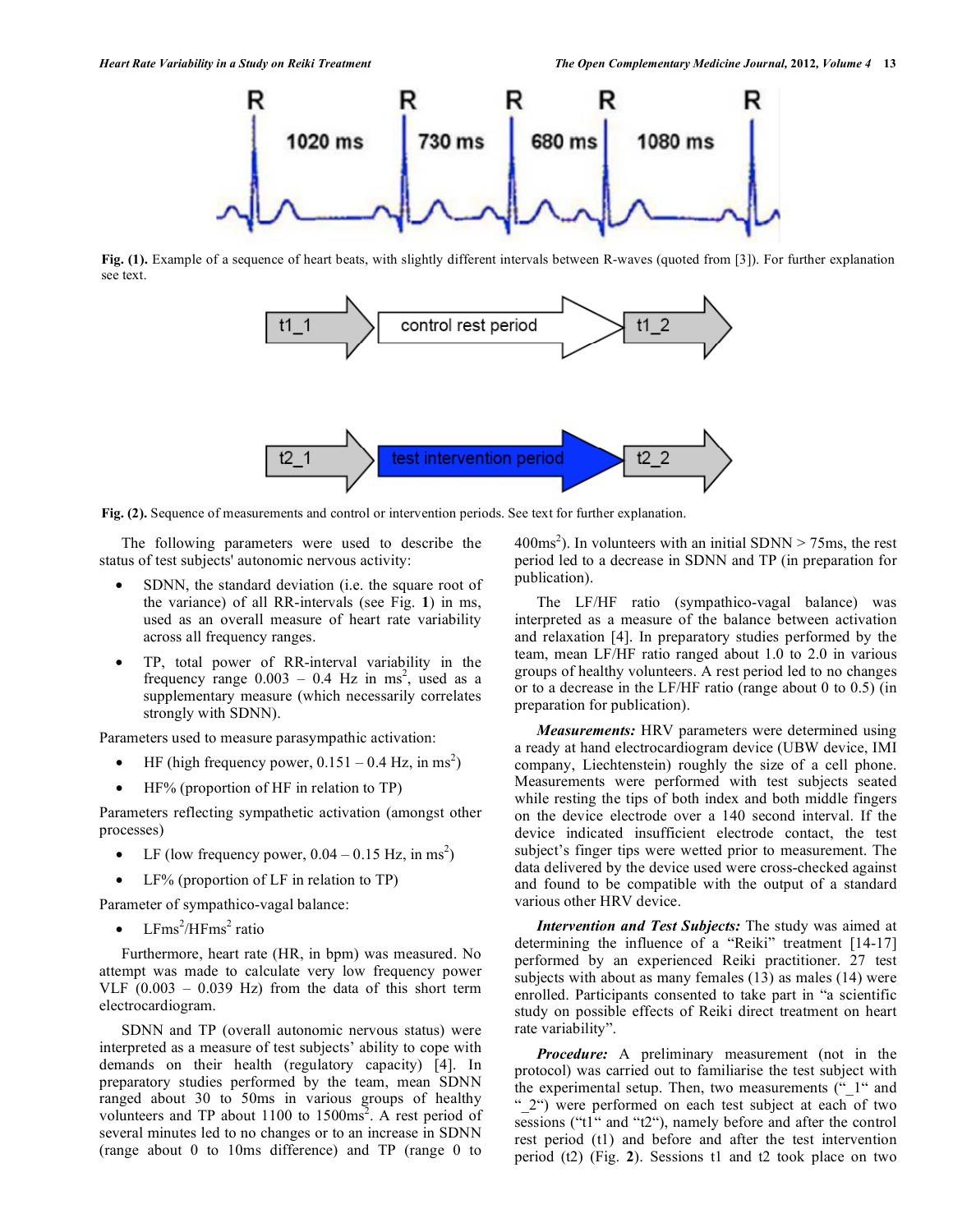|             | Pre             | n           | Post           |
|-------------|-----------------|-------------|----------------|
| <b>SDNN</b> | $40.9 + 12.7$   | ${}_{0.05}$ | $48.9 + 12.9$  |
| TP          | 1122.4+833.9    | ${}_{0.05}$ | $1603.3+793.5$ |
| HF          | $363.5 + 285.2$ | ${}_{0.05}$ | 531.4+441.1    |
| HF%         | $33.7 + 17.2$   | > 0.05      | $33.0 + 23.2$  |
| LF          | 356.3+301.7     | > 0.05      | 523.7+395.2    |
| LF%         | $33.2 + 14.0$   | > 0.05      | $33.7 + 17.8$  |
| LF/HF       | $1.6 + 1.6$     | > 0.05      | $1.7 + 1.6$    |
| HR          | $67.4+9.3$      | ${}_{0.01}$ | $64.0 + 8.2$   |

**Table 1. Values Found for the Control Rest Period. See Text for Further Explanation**

**Table 2. Values Found for the Test Intervention Period. See Text for Further Explanation**

|             | Pre           |             | Post          |
|-------------|---------------|-------------|---------------|
| <b>SDNN</b> | $42.2 + 11.9$ | ${}_{0.01}$ | $66.6 + 28.3$ |
| TP          | 1309.2+755.1  | ${}_{0.01}$ | 2378.4+1712.0 |
| HF          | 425.5+370.9   | ${}_{0.01}$ | 627.3+490.6   |
| HF%         | $31.5 + 17.9$ | > 0.05      | $29.2 + 19.5$ |
| LF          | 445.6+334.1   | ${}_{0.01}$ | 859.3+827.2   |
| LF%         | $34.1 + 16.6$ | > 0.05      | $33.9 + 13.2$ |
| LF/HF       | $1.9 + 2.3$   | > 0.05      | $2.1 + 2.1$   |
| HR          | $66.9 + 9.5$  | ${}_{0.01}$ | $61.1+7.9$    |

subsequent days at identical times of day for each participant. The time interval between 1 and 2 was 40 minutes.

Conditions during the control rest period and the test intervention period were otherwise identical, so that it can be assumed that if there were any unspecific influences, relating for example to the person conducting the experiment or her relationship with the test subject, they cancelled each other out. Thus, any differences observed between the control regimen and the test intervention in the degree of change occuring during the experiment could be attributed to the test intervention.

*Evaluation:* The data found were evaluated by analysis of variance with repeated measures of the parameters in a pre-post design and the treatments as independent variables. This procedure allows to identify differences between preand post-measurements for each treatment condition and in addition whether the treatment conditions differ in pre-post changes.

LF/HF ratios were calculated on the basis of the individual measurements and not on the basis of LF and HF means. Results with an error probability  $p < 0.05$  were considered significant.

# **RESULTS**

Table **1** shows the values for the parameters described in Methods for measurement points t1\_1 (immediately *before* the control rest period) and t1\_2 (*after* the control rest period) (mean  $\pm$  standard deviation), and the p-value obtained (significance).

Table **2** shows the values obtained immediately before and after the test intervention.

SDNN and TP values increased both in the control period (19.6%,  $p \le 0.05 / 42.8\%$ ,  $p \le 0.05$ ) and in the test intervention period  $(57.8\% \text{, p} < 0.01 / 81.7\% \text{, p} < 0.01)$ . However, the increase was more marked in the test than in the control rest period (interactions:  $p \le 0.01 / p \ge 0.05$ ). While the values before the intervention and rest periods do not differ ( $p > 0.05$ ), the values differ significantly in the post measurement ( $p < 0.01 / p < 0.05$ ).

No changes in the LF/HF ratio were observed in the course of the control or the test intervention period ( $p > 0.05$ ).

#### **DISCUSSION**

In this study on Reiki treatment SDNN and TP were used as a global measure of autonomic nervous activity and as an indicator of test subjects' ability to cope with demands on their health (regulatory capacity) [4]. Before the control rest and before the test intervention period, mean values (40.9ms /  $1,122.4 \text{ms}^2$  and  $42.2 \text{ms}$  /  $1,309.2 \text{ms}^2$ , respectively) were within the range expected from the literature<sup>4</sup> and from various preliminary studies performed by the team (in preparation for publication). SDNN and TP values increased both in the control ( $p < 0.05$ ) and in the test intervention period ( $p < 0.01$ ). However the increase was more marked after the test intervention (57.8% / 81.7%) than it was after the control rest period  $(19.6\% / 42.8\%)$ . The increase was more marked in the test than in the control rest period (interactions:  $p < 0.01 / p > 0.05$ ).

The LF/HF ratio (sympathico-vagal balance) was interpreted as a measure of the balance between activation and relaxation [4]. Here too, mean baseline values (1.6 in the control group, 1.9 in the test group) were within the expected range, classifying as a mild sympathicotony according to literature data. No changes in the LF/HF ratio were observed in the course of the control or the test intervention period (p  $> 0.05$ ).